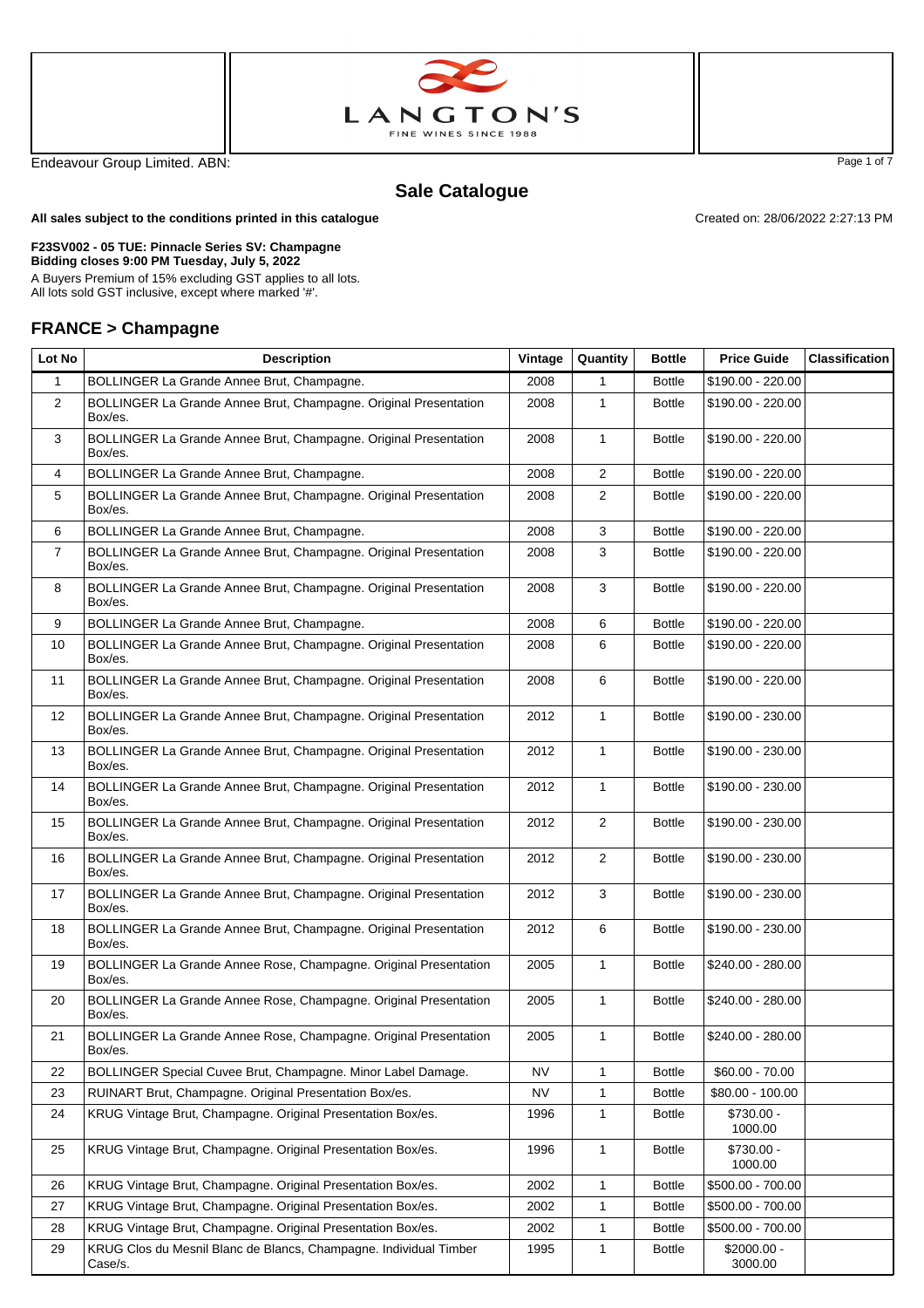| Lot No | <b>Description</b>                                                               | Vintage   | Quantity       | <b>Bottle</b>      | <b>Price Guide</b>           | <b>Classification</b> |
|--------|----------------------------------------------------------------------------------|-----------|----------------|--------------------|------------------------------|-----------------------|
| 30     | KRUG Clos du Mesnil Blanc de Blancs, Champagne. Individual Timber<br>Case/s.     | 2002      | 1              | <b>Bottle</b>      | $$1200.00 -$<br>1500.00      |                       |
| 31     | KRUG Grand Cuvee 168th Edition Brut, Champagne. Original Presentation<br>Box/es. | NV        | $\mathbf{1}$   | <b>Bottle</b>      | \$300.00 - 400.00            |                       |
| 32     | KRUG Grand Cuvee 168th Edition Brut, Champagne. Original Presentation<br>Box/es. | <b>NV</b> | $\mathbf{1}$   | <b>Bottle</b>      | \$300.00 - 400.00            |                       |
| 33     | KRUG Grand Cuvee 168th Edition Brut, Champagne. Original Presentation<br>Box/es. | NV        | 1              | <b>Bottle</b>      | \$300.00 - 400.00            |                       |
| 34     | KRUG Grand Cuvee 168th Edition Brut, Champagne. Original Presentation<br>Box/es. | NV        | $\overline{2}$ | <b>Bottle</b>      | \$300.00 - 400.00            |                       |
| 35     | KRUG Grand Cuvee 168th Edition Brut, Champagne. Original Presentation<br>Box/es. | NV        | $\overline{2}$ | <b>Bottle</b>      | \$300.00 - 400.00            |                       |
| 36     | KRUG Grand Cuvee 168th Edition Brut, Champagne. Original Presentation<br>Box/es. | NV        | $\overline{2}$ | <b>Bottle</b>      | \$300.00 - 400.00            |                       |
| 37     | KRUG Grand Cuvee 168th Edition Brut, Champagne. Original Presentation<br>Box/es. | <b>NV</b> | 3              | <b>Bottle</b>      | \$300.00 - 400.00            |                       |
| 38     | LAHERTE FRERES Les Grandes Crayères Extra Brut Blanc de Blancs,<br>Champagne.    | 2014      | 1              | <b>Bottle</b>      | \$120.00 - 160.00            |                       |
| 39     | LAHERTE FRERES Les Grandes Crayères Extra Brut Blanc de Blancs,<br>Champagne.    | 2014      | 1              | <b>Bottle</b>      | \$120.00 - 160.00            |                       |
| 40     | LOUIS ROEDERER Brut Nature Rose by Philippe Starck, Champagne.                   | 2012      | $\mathbf{1}$   | <b>Bottle</b>      | \$120.00 - 160.00            |                       |
| 41     | LOUIS ROEDERER Premier Brut, Champagne.                                          | <b>NV</b> | $\mathbf{1}$   | <b>Half Bottle</b> | $$30.00 - 40.00$             |                       |
| 42     | LOUIS ROEDERER Premier Brut, Champagne.                                          | NV        | $\mathbf{1}$   | <b>Half Bottle</b> | $$30.00 - 40.00$             |                       |
| 43     | LOUIS ROEDERER Premier Brut, Champagne.                                          | NV        | 2              | <b>Half Bottle</b> | $$30.00 - 40.00$             |                       |
| 44     | LOUIS ROEDERER Premier Brut, Champagne.                                          | NV        | 2              | <b>Half Bottle</b> | $$30.00 - 40.00$             |                       |
| 45     | LOUIS ROEDERER Cristal Brut, Champagne. Individual Timber Case/s.                | 1990      | $\mathbf{1}$   | Magnum             | $$1200.00 -$                 |                       |
| 46     | LOUIS ROEDERER Cristal Brut, Champagne. Original Presentation Box/es.            | 1995      | $\mathbf{1}$   | <b>Bottle</b>      | 1500.00<br>\$500.00 - 550.00 |                       |
|        | Minor damaged on back label                                                      |           |                |                    |                              |                       |
| 47     | LOUIS ROEDERER Cristal Brut, Champagne.                                          | 2002      | 1              | <b>Bottle</b>      | \$630.00 - 800.00            |                       |
| 48     | LOUIS ROEDERER Cristal Brut, Champagne.                                          | 2002      | 1              | <b>Bottle</b>      | \$630.00 - 800.00            |                       |
| 49     | LOUIS ROEDERER Cristal Brut, Champagne. Original Presentation Box/es.            | 2002      | $\mathbf{1}$   | <b>Bottle</b>      | \$630.00 - 800.00            |                       |
| 50     | LOUIS ROEDERER Cristal Brut, Champagne. Original Presentation Box/es.            | 2002      | $\mathbf{1}$   | <b>Bottle</b>      | \$630.00 - 800.00            |                       |
| 51     | LOUIS ROEDERER Cristal Brut, Champagne.                                          | 2002      | 2              | <b>Bottle</b>      | \$630.00 - 800.00            |                       |
| 52     | LOUIS ROEDERER Cristal Brut, Champagne.                                          | 2002      | 2              | <b>Bottle</b>      | \$630.00 - 800.00            |                       |
| 53     | LOUIS ROEDERER Cristal Brut, Champagne. Individual Timber Case/s.                | 2002      | $\mathbf{1}$   | Magnum             | $$1000.00 -$<br>1500.00      |                       |
| 54     | LOUIS ROEDERER Cristal Brut, Champagne. Original Presentation Box/es.            | 2006      | 1              | <b>Bottle</b>      | \$550.00 - 700.00            |                       |
| 55     | LOUIS ROEDERER Cristal Brut, Champagne. Original Presentation Box/es.            | 2006      | 1              | <b>Bottle</b>      | \$550.00 - 700.00            |                       |
| 56     | LOUIS ROEDERER Cristal Brut, Champagne. Original Presentation Box/es.            | 2006      | 1              | <b>Bottle</b>      | \$550.00 - 700.00            |                       |
| 57     | LOUIS ROEDERER Cristal Brut, Champagne. Original Presentation Box/es.            | 2006      | 2              | <b>Bottle</b>      | \$550.00 - 700.00            |                       |
| 58     | LOUIS ROEDERER Cristal Brut, Champagne.                                          | 2008      | 1              | <b>Bottle</b>      | \$420.00 - 550.00            |                       |
| 59     | LOUIS ROEDERER Cristal Brut, Champagne.                                          | 2008      | 1              | Bottle             | \$420.00 - 550.00            |                       |
| 60     | LOUIS ROEDERER Cristal Brut, Champagne.                                          | 2008      | 1              | <b>Bottle</b>      | \$420.00 - 550.00            |                       |
| 61     | LOUIS ROEDERER Cristal Brut, Champagne.                                          | 2008      | 2              | <b>Bottle</b>      | \$420.00 - 550.00            |                       |
| 62     | LOUIS ROEDERER Cristal Brut, Champagne.                                          | 2008      | 2              | <b>Bottle</b>      | \$420.00 - 550.00            |                       |
| 63     | LOUIS ROEDERER Cristal Brut, Champagne. Original Presentation Box/es.            | 2008      | 2              | <b>Bottle</b>      | \$420.00 - 550.00            |                       |
| 64     | LOUIS ROEDERER Cristal Brut, Champagne.                                          | 2008      | 3              | <b>Bottle</b>      | \$420.00 - 550.00            |                       |
| 65     | LOUIS ROEDERER Cristal Brut, Champagne.                                          | 2008      | 3              | <b>Bottle</b>      | \$420.00 - 550.00            |                       |
| 66     | LOUIS ROEDERER Cristal Brut, Champagne.                                          | 2008      | 3              | Bottle             | \$420.00 - 550.00            |                       |
| 67     | LOUIS ROEDERER Cristal Brut, Champagne.                                          | 2008      | 6              | <b>Bottle</b>      | \$420.00 - 550.00            |                       |
| 68     | LOUIS ROEDERER Cristal Brut, Champagne.                                          | 2008      | 6              | <b>Bottle</b>      | \$420.00 - 550.00            |                       |
| 69     |                                                                                  | 2008      | 6              |                    | \$420.00 - 550.00            |                       |
|        | LOUIS ROEDERER Cristal Brut, Champagne.                                          |           |                | <b>Bottle</b>      |                              |                       |
| 70     | LOUIS ROEDERER Cristal Brut, Champagne.                                          | 2009      | 1              | <b>Bottle</b>      | \$580.00 - 700.00            |                       |
| 71     | LOUIS ROEDERER Cristal Brut, Champagne.                                          | 2009      | 1              | <b>Bottle</b>      | \$580.00 - 700.00            |                       |
| 72     | LOUIS ROEDERER Cristal Brut, Champagne.                                          | 2009      | 1              | <b>Bottle</b>      | \$580.00 - 700.00            |                       |
| 73     | LOUIS ROEDERER Cristal Brut, Champagne.                                          | 2009      | 1              | <b>Bottle</b>      | \$580.00 - 700.00            |                       |
| 74     | LOUIS ROEDERER Cristal Brut, Champagne.                                          | 2009      | 2              | <b>Bottle</b>      | \$580.00 - 700.00            |                       |
| 75     | LOUIS ROEDERER Cristal Brut, Champagne.                                          | 2009      | 2              | <b>Bottle</b>      | \$580.00 - 700.00            |                       |
| 76     | LOUIS ROEDERER Cristal Brut, Champagne.                                          | 2009      | 2              | <b>Bottle</b>      | \$580.00 - 700.00            |                       |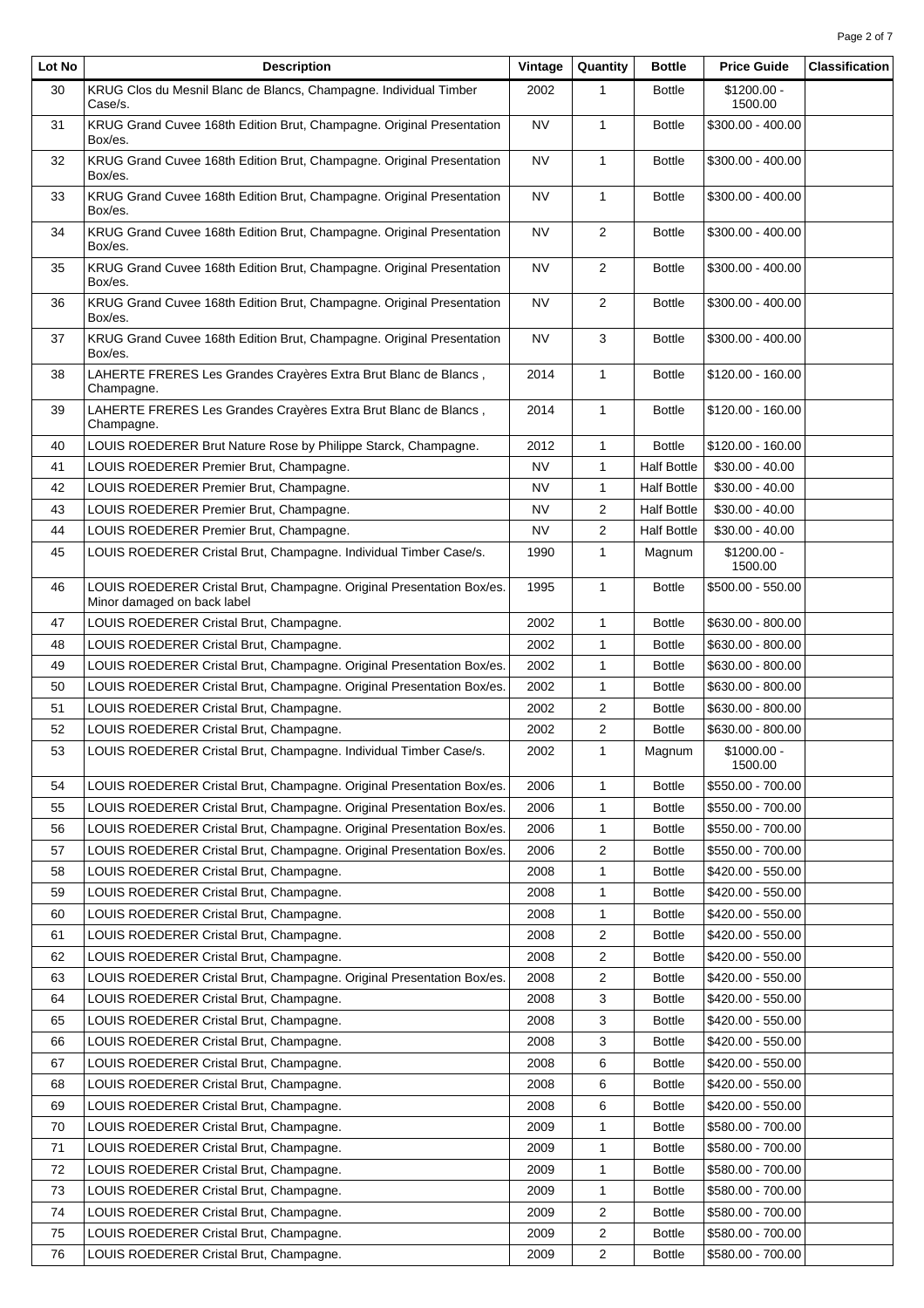| Lot No | <b>Description</b>                                                                  | Vintage | Quantity       | <b>Bottle</b> | <b>Price Guide</b> | <b>Classification</b> |
|--------|-------------------------------------------------------------------------------------|---------|----------------|---------------|--------------------|-----------------------|
| 77     | LOUIS ROEDERER Cristal Brut, Champagne.                                             | 2009    | 6              | <b>Bottle</b> | \$580.00 - 700.00  |                       |
| 78     | LOUIS ROEDERER Cristal Brut, Champagne.                                             | 2012    | 1              | <b>Bottle</b> | \$550.00 - 700.00  |                       |
| 79     | LOUIS ROEDERER Cristal Brut, Champagne.                                             | 2012    | 1              | <b>Bottle</b> | \$550.00 - 700.00  |                       |
| 80     | LOUIS ROEDERER Cristal Brut, Champagne.                                             | 2012    | 1              | <b>Bottle</b> | \$550.00 - 700.00  |                       |
| 81     | LOUIS ROEDERER Cristal Brut, Champagne. Original Presentation Box/es.               | 2012    | 2              | <b>Bottle</b> | \$550.00 - 700.00  |                       |
| 82     | LOUIS ROEDERER Cristal Brut, Champagne. Original Presentation Box/es.               | 2012    | 2              | <b>Bottle</b> | \$550.00 - 700.00  |                       |
| 83     | LOUIS ROEDERER Cristal Brut, Champagne. Original Presentation Box/es.               | 2012    | 2              | <b>Bottle</b> | \$550.00 - 700.00  |                       |
| 84     | LOUIS ROEDERER Cristal Brut, Champagne.                                             | 2012    | 3              | <b>Bottle</b> | \$550.00 - 700.00  |                       |
| 85     | LOUIS ROEDERER Cristal Brut, Champagne. Original Presentation Box/es.               | 2012    | 3              | <b>Bottle</b> | \$550.00 - 700.00  |                       |
| 86     | LOUIS ROEDERER Cristal Brut, Champagne. Original Presentation Box/es.               | 2012    | 3              | <b>Bottle</b> | \$550.00 - 700.00  |                       |
| 87     | LOUIS ROEDERER Cristal Brut, Champagne.                                             | 2012    | 6              | <b>Bottle</b> | \$550.00 - 700.00  |                       |
| 88     | LOUIS ROEDERER Cristal Brut, Champagne.                                             | 2012    | 6              | <b>Bottle</b> | \$550.00 - 700.00  |                       |
| 89     | LOUIS ROEDERER Cristal Brut, Champagne.                                             | 2012    | 6              | <b>Bottle</b> | \$550.00 - 700.00  |                       |
| 90     | LOUIS ROEDERER Cristal Brut, Champagne. Original Presentation Box/es.               | 2013    | 1              | <b>Bottle</b> | \$460.00 - 650.00  |                       |
| 91     | LOUIS ROEDERER Cristal Brut, Champagne. Original Presentation Box/es.               | 2013    | 1              | <b>Bottle</b> | \$460.00 - 650.00  |                       |
| 92     | LOUIS ROEDERER Cristal Brut, Champagne. Original Presentation Box/es.               | 2013    | 1              | <b>Bottle</b> | \$460.00 - 650.00  |                       |
| 93     | LOUIS ROEDERER Cristal Brut, Champagne. Original Presentation Box/es.               | 2013    | 2              | <b>Bottle</b> | \$460.00 - 650.00  |                       |
| 94     | LOUIS ROEDERER Cristal Brut, Champagne. Original Presentation Box/es.               | 2013    | 2              | <b>Bottle</b> | \$460.00 - 650.00  |                       |
| 95     | LOUIS ROEDERER Cristal Brut, Champagne. Original Presentation Box/es.               | 2013    | 2              | <b>Bottle</b> | \$460.00 - 650.00  |                       |
| 96     | LOUIS ROEDERER Cristal Brut, Champagne. Original Presentation Box/es.               | 2013    | 3              | <b>Bottle</b> | \$460.00 - 650.00  |                       |
| 97     | LOUIS ROEDERER Cristal Rose, Champagne. Original Presentation                       | 2002    | 1              | <b>Bottle</b> | \$750.00 - 900.00  |                       |
|        | Box/es.                                                                             |         |                |               |                    |                       |
| 98     | LOUIS ROEDERER Cristal Rose, Champagne. Original Presentation<br>Box/es.            | 2002    | 1              | <b>Bottle</b> | \$750.00 - 900.00  |                       |
| 99     | LOUIS ROEDERER Cristal Rose, Champagne. Original Presentation<br>Box/es.            | 2008    | 1              | <b>Bottle</b> | \$700.00 - 750.00  |                       |
| 100    | LOUIS ROEDERER Cristal Rose, Champagne. Original Presentation<br>Box/es.            | 2008    | $\mathbf{1}$   | <b>Bottle</b> | \$700.00 - 750.00  |                       |
| 101    | LOUIS ROEDERER Cristal Rose, Champagne. Original Presentation<br>Box/es.            | 2009    | 1              | <b>Bottle</b> | \$630.00 - 700.00  |                       |
| 102    | LOUIS ROEDERER Cristal Rose, Champagne. Original Presentation<br>Box/es.            | 2009    | $\mathbf{1}$   | <b>Bottle</b> | \$630.00 - 700.00  |                       |
| 103    | LOUIS ROEDERER Cristal Rose, Champagne. Original Presentation<br>Box/es.            | 2012    | 1              | <b>Bottle</b> | \$630.00 - 750.00  |                       |
| 104    | LOUIS ROEDERER Cristal Rose, Champagne. Original Presentation<br>Box/es.            | 2012    | 1              | <b>Bottle</b> | \$630.00 - 750.00  |                       |
| 105    | LOUIS ROEDERER Cristal Rose, Champagne. Original Presentation<br>Box/es.            | 2012    | $\mathbf{1}$   | <b>Bottle</b> | \$630.00 - 750.00  |                       |
| 106    | LOUIS ROEDERER Cristal Rose, Champagne. Original Presentation<br>Box/es.            | 2012    | 2              | <b>Bottle</b> | \$630.00 - 750.00  |                       |
| 107    | LOUIS ROEDERER Cristal Rose, Champagne. Original Presentation<br>Box/es.            | 2012    | $\overline{2}$ | <b>Bottle</b> | \$630.00 - 750.00  |                       |
| 108    | LOUIS ROEDERER Cristal Rose, Champagne. Original Presentation<br>Box/es.            | 2012    | $\overline{2}$ | <b>Bottle</b> | \$630.00 - 750.00  |                       |
| 109    | LOUIS ROEDERER Cristal Rose, Champagne. Original Presentation<br>Box/es.            | 2012    | 3              | <b>Bottle</b> | \$630.00 - 750.00  |                       |
| 110    | LOUIS ROEDERER Cristal Rose, Champagne. Original Presentation<br>Box/es.            | 2012    | 6              | <b>Bottle</b> | \$630.00 - 750.00  |                       |
| 111    | LOUIS ROEDERER Cristal Rose, Champagne. Original Presentation<br>Box/es.            | 2012    | 6              | <b>Bottle</b> | \$630.00 - 750.00  |                       |
| 112    | MOET & CHANDON Cuvee Dom Perignon Brut, Champagne. Minor Label<br>Damage.           | 1995    | 1              | <b>Bottle</b> | \$400.00 - 500.00  |                       |
| 113    | MOET & CHANDON Cuvee Dom Perignon Brut, Champagne.                                  | 1996    | 1              | <b>Bottle</b> | \$450.00 - 600.00  |                       |
| 114    | MOET & CHANDON Cuvee Dom Perignon Brut, Champagne. Original<br>Presentation Box/es. | 2005    | $\mathbf{1}$   | <b>Bottle</b> | \$250.00 - 350.00  |                       |
| 115    | MOET & CHANDON Cuvee Dom Perignon Brut, Champagne. Original<br>Presentation Box/es. | 2005    | 1              | <b>Bottle</b> | \$250.00 - 350.00  |                       |
| 116    | MOET & CHANDON Cuvee Dom Perignon Brut, Champagne. Original<br>Presentation Box/es. | 2005    | 1              | <b>Bottle</b> | \$250.00 - 350.00  |                       |
| 117    | MOET & CHANDON Cuvee Dom Perignon Brut, Champagne.                                  | 2008    | 1              | <b>Bottle</b> | \$400.00 - 500.00  |                       |
| 118    | MOET & CHANDON Cuvee Dom Perignon Brut, Champagne.                                  | 2008    | 1              | <b>Bottle</b> | \$400.00 - 500.00  |                       |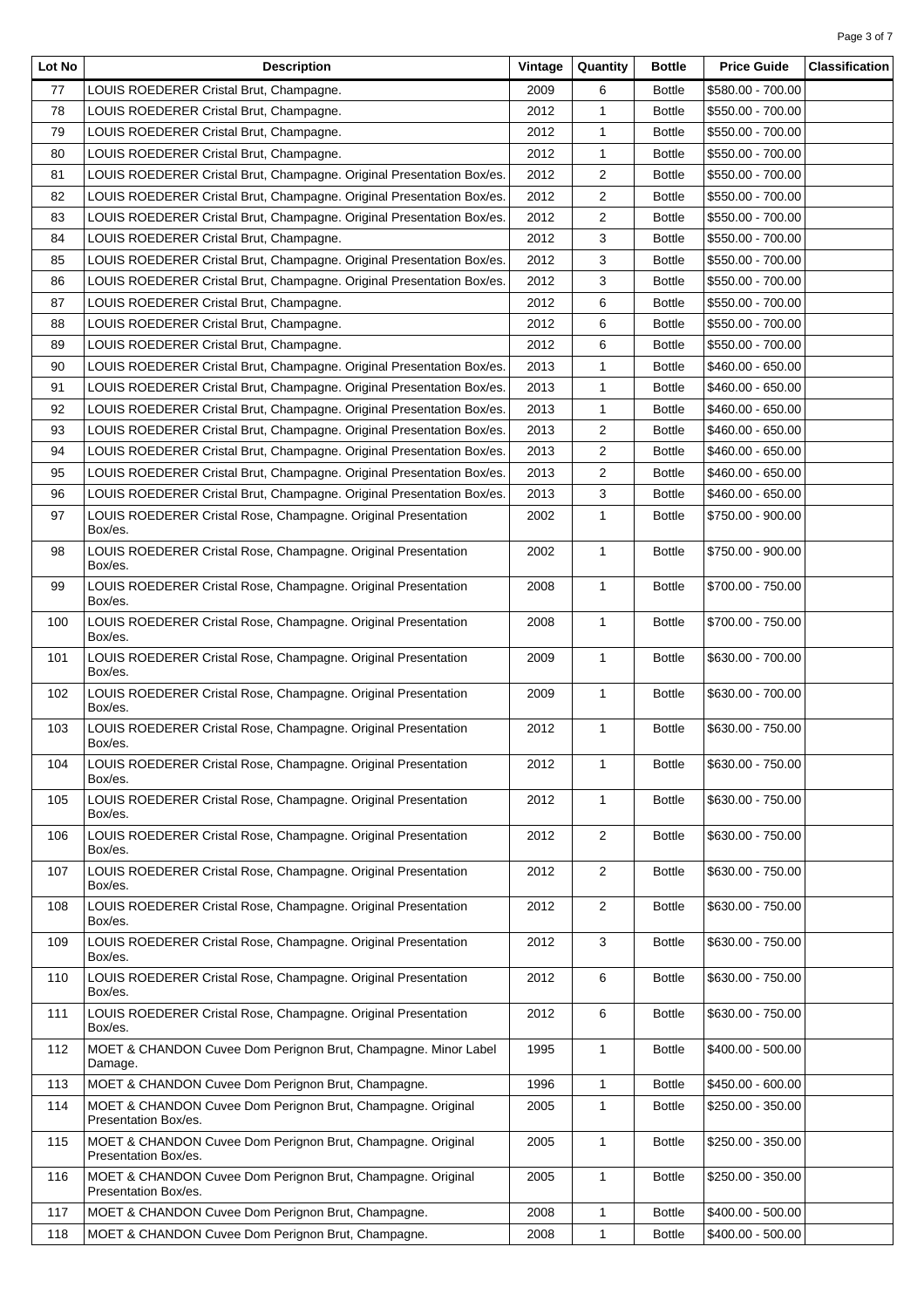| Lot No | <b>Description</b>                                                                                | Vintage | Quantity       | <b>Bottle</b> | <b>Price Guide</b> | <b>Classification</b> |
|--------|---------------------------------------------------------------------------------------------------|---------|----------------|---------------|--------------------|-----------------------|
| 119    | MOET & CHANDON Cuvee Dom Perignon Brut, Champagne. Original<br>Presentation Box/es.               | 2008    | 1              | <b>Bottle</b> | \$400.00 - 500.00  |                       |
| 120    | MOET & CHANDON Cuvee Dom Perignon Brut, Champagne. Foil over cork<br>has small hole               | 2008    | 2              | <b>Bottle</b> | \$400.00 - 500.00  |                       |
| 121    | MOET & CHANDON Cuvee Dom Perignon Brut, Champagne. Minor<br>damage to back label                  | 2008    | $\overline{2}$ | <b>Bottle</b> | \$400.00 - 500.00  |                       |
| 122    | MOET & CHANDON Cuvee Dom Perignon Brut, Champagne.                                                | 2008    | $\overline{2}$ | <b>Bottle</b> | \$400.00 - 500.00  |                       |
| 123    | MOET & CHANDON Cuvee Dom Perignon Brut, Champagne.                                                | 2008    | 3              | <b>Bottle</b> | \$400.00 - 500.00  |                       |
| 124    | MOET & CHANDON Cuvee Dom Perignon Brut, Champagne. Minor Label<br>Damage.                         | 2008    | 3              | <b>Bottle</b> | \$400.00 - 500.00  |                       |
| 125    | MOET & CHANDON Cuvee Dom Perignon Brut, Champagne. Original<br>Presentation Box/es.               | 2008    | 3              | <b>Bottle</b> | \$400.00 - 500.00  |                       |
| 126    | MOET & CHANDON Cuvee Dom Perignon Brut, Champagne.                                                | 2008    | 6              | <b>Bottle</b> | \$400.00 - 500.00  |                       |
| 127    | MOET & CHANDON Cuvee Dom Perignon Brut, Champagne.                                                | 2008    | 6              | <b>Bottle</b> | \$400.00 - 500.00  |                       |
| 128    | MOET & CHANDON Cuvee Dom Perignon Brut, Champagne.                                                | 2008    | 6              | <b>Bottle</b> | \$400.00 - 500.00  |                       |
| 129    | MOET & CHANDON Cuvee Dom Perignon Brut, Legacy Edition,<br>Champagne. Minor Damaged on back label | 2008    | $\mathbf{1}$   | <b>Bottle</b> | \$400.00 - 500.00  |                       |
| 130    | MOET & CHANDON Cuvee Dom Perignon Brut, Legacy Edition,<br>Champagne.                             | 2008    | $\mathbf{1}$   | <b>Bottle</b> | \$400.00 - 500.00  |                       |
| 131    | MOET & CHANDON Cuvee Dom Perignon Brut, Legacy Edition,<br>Champagne. Minor Label Damage.         | 2008    | $\mathbf{1}$   | <b>Bottle</b> | \$400.00 - 500.00  |                       |
| 132    | MOET & CHANDON Cuvee Dom Perignon Rose, Champagne. Original<br>Presentation Box/es.               | 2005    | $\mathbf{1}$   | <b>Bottle</b> | \$380.00 - 430.00  |                       |
| 133    | MOET & CHANDON Cuvee Dom Perignon Rose, Champagne. Original<br>Presentation Box/es.               | 2006    | $\mathbf{1}$   | <b>Bottle</b> | \$460.00 - 500.00  |                       |
| 134    | MOET & CHANDON Cuvee Dom Perignon Rose, Champagne. Original<br>Presentation Box/es.               | 2006    | $\mathbf{1}$   | <b>Bottle</b> | \$460.00 - 500.00  |                       |
| 135    | MOET & CHANDON Cuvee Dom Perignon Rose, Champagne. Original<br>Presentation Box/es.               | 2006    | $\mathbf{1}$   | <b>Bottle</b> | \$460.00 - 500.00  |                       |
| 136    | MOET & CHANDON Cuvee Dom Perignon Rose, Champagne. Original<br>Presentation Box/es.               | 2006    | 2              | <b>Bottle</b> | \$460.00 - 500.00  |                       |
| 137    | MOET & CHANDON Cuvee Dom Perignon Rose, Champagne. Original<br>Presentation Box/es.               | 2006    | $\overline{2}$ | <b>Bottle</b> | \$460.00 - 500.00  |                       |
| 138    | MOET & CHANDON Cuvee Dom Perignon Rose, Champagne. Original<br>Presentation Box/es.               | 2006    | $\overline{2}$ | <b>Bottle</b> | \$460.00 - 500.00  |                       |
| 139    | MOET & CHANDON Cuvee Dom Perignon Rose, Champagne. Original<br>Presentation Box/es.               | 2006    | 3              | <b>Bottle</b> | \$460.00 - 500.00  |                       |
| 140    | MOET & CHANDON Cuvee Dom Perignon Rose, Champagne. Original<br>Presentation Box/es.               | 2006    | 3              | <b>Bottle</b> | \$460.00 - 500.00  |                       |
| 141    | MOET & CHANDON Cuvee Dom Perignon Rose, Champagne. Original<br>Presentation Box/es.               | 2006    | 3              | <b>Bottle</b> | \$460.00 - 500.00  |                       |
| 142    | MOET & CHANDON Cuvee Dom Perignon Rose, Champagne. Original<br>Presentation Box/es.               | 2006    | 6              | <b>Bottle</b> | \$460.00 - 500.00  |                       |
| 143    | MOET & CHANDON Cuvee Dom Perignon Rose, Champagne. Original<br>Presentation Box/es.               | 2006    | 6              | <b>Bottle</b> | \$460.00 - 500.00  |                       |
| 144    | MOET & CHANDON Cuvee Dom Perignon Rose, Champagne. Original<br>Presentation Box/es.               | 2006    | 6              | <b>Bottle</b> | \$460.00 - 500.00  |                       |
| 145    | MOET & CHANDON Dom Perignon P2 Second Plenitude, Champagne.<br>Minor capsule cover damaged        | 1998    | $\mathbf{1}$   | <b>Bottle</b> | \$700.00 - 900.00  |                       |
| 146    | MOET & CHANDON Dom Perignon P2 Second Plenitude, Champagne.<br>Minor Label Damage.                | 1998    | $\mathbf{1}$   | <b>Bottle</b> | \$700.00 - 900.00  |                       |
| 147    | MOET & CHANDON Dom Perignon P2 Second Plenitude, Champagne.<br>Minor Label Damage.                | 1998    | $\mathbf{1}$   | <b>Bottle</b> | \$700.00 - 900.00  |                       |
| 148    | MOET & CHANDON Dom Perignon P2 Second Plenitude, Champagne.                                       | 2000    | $\mathbf{1}$   | <b>Bottle</b> | \$520.00 - 600.00  |                       |
| 149    | MOET & CHANDON Dom Perignon P2 Second Plenitude, Champagne.                                       | 2000    | $\mathbf{1}$   | <b>Bottle</b> | \$520.00 - 600.00  |                       |
| 150    | MOET & CHANDON Dom Perignon P2 Second Plenitude, Champagne.<br>Minor Label Damage.                | 2000    | $\mathbf{1}$   | <b>Bottle</b> | \$520.00 - 600.00  |                       |
| 151    | MOET & CHANDON Dom Perignon P2 Second Plenitude, Champagne.                                       | 2000    | $\overline{c}$ | <b>Bottle</b> | \$520.00 - 600.00  |                       |
| 152    | MOET & CHANDON Dom Perignon P2 Second Plenitude, Champagne.                                       | 2000    | 2              | <b>Bottle</b> | \$520.00 - 600.00  |                       |
| 153    | MOET & CHANDON Dom Perignon P2 Second Plenitude, Champagne.                                       | 2000    | 2              | <b>Bottle</b> | \$520.00 - 600.00  |                       |
| 154    | MOET & CHANDON Dom Perignon P2 Second Plenitude, Champagne.                                       | 2000    | 3              | <b>Bottle</b> | \$520.00 - 600.00  |                       |
| 155    | MOET & CHANDON Dom Perignon P2 Second Plenitude, Champagne.                                       | 2000    | 3              | <b>Bottle</b> | \$520.00 - 600.00  |                       |
| 156    | MOET & CHANDON Dom Perignon P2 Second Plenitude, Champagne.                                       | 2000    | 3              | <b>Bottle</b> | \$520.00 - 600.00  |                       |
| 157    | MOET & CHANDON Dom Perignon P2 Second Plenitude, Champagne.                                       | 2000    | 6              | <b>Bottle</b> | \$520.00 - 600.00  |                       |

T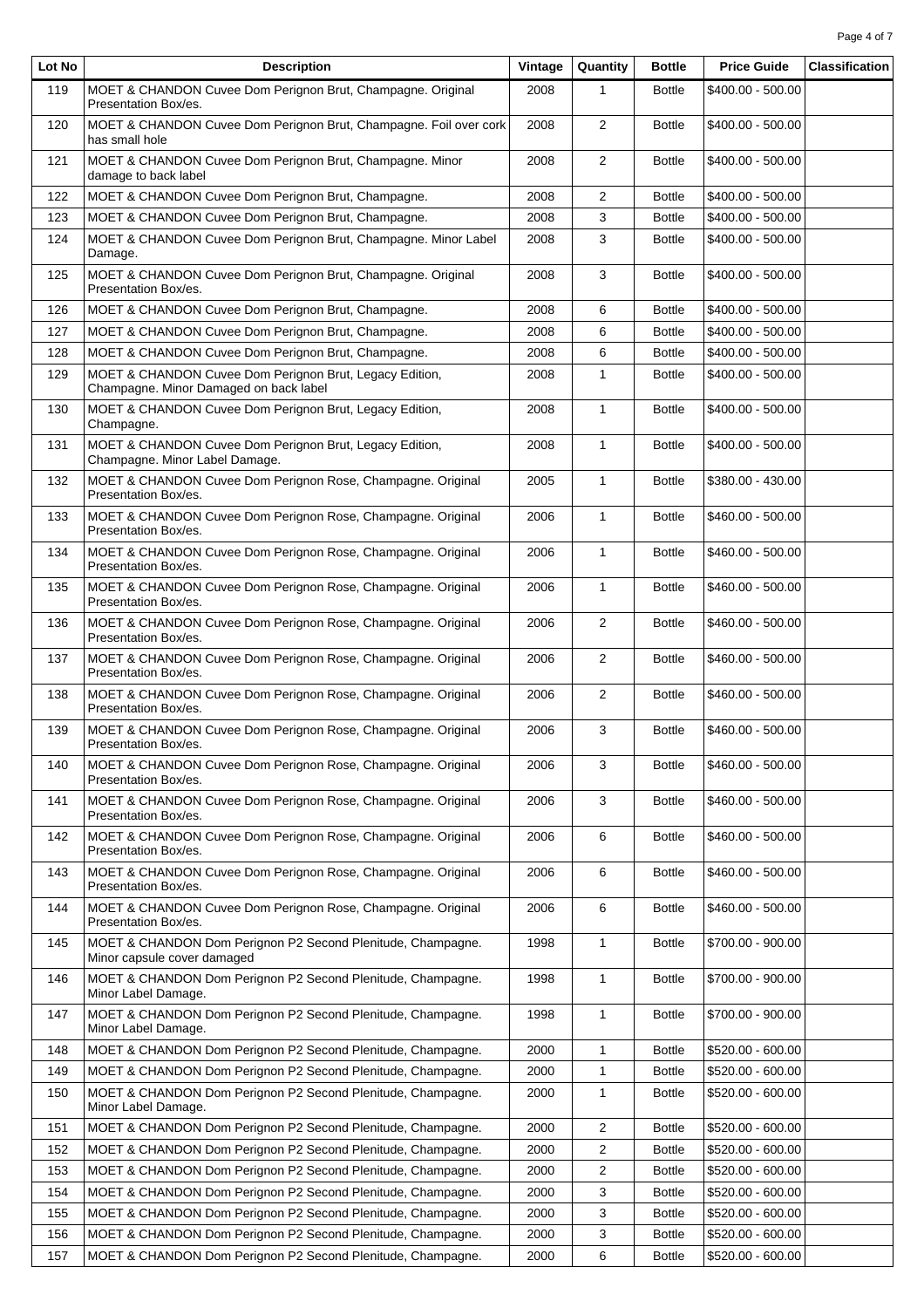| Page 5 of 7 |  |  |
|-------------|--|--|
|             |  |  |

| Lot No | <b>Description</b>                                                                                                               | Vintage | Quantity       | <b>Bottle</b> | <b>Price Guide</b> | <b>Classification</b> |
|--------|----------------------------------------------------------------------------------------------------------------------------------|---------|----------------|---------------|--------------------|-----------------------|
| 158    | MOET & CHANDON Dom Perignon P2 Second Plenitude, Champagne.                                                                      | 2000    | 6              | <b>Bottle</b> | \$520.00 - 600.00  |                       |
| 159    | MOET & CHANDON Dom Perignon P2 Second Plenitude, Champagne.                                                                      | 2000    | 6              | <b>Bottle</b> | \$520.00 - 600.00  |                       |
| 160    | MOET & CHANDON Dom Perignon P2 Second Plenitude, Champagne.<br>Individual Timber Case/s.                                         | 2002    | 1              | <b>Bottle</b> | \$580.00 - 700.00  |                       |
| 161    | MOET & CHANDON Dom Perignon P2 Second Plenitude, Champagne.<br>Individual Timber Case/s.                                         | 2002    | 1              | <b>Bottle</b> | \$580.00 - 700.00  |                       |
| 162    | MOET & CHANDON Dom Perignon P2 Second Plenitude, Champagne.<br>Individual Timber Case/s.                                         | 2002    | 1              | <b>Bottle</b> | \$580.00 - 700.00  |                       |
| 163    | MOET & CHANDON Dom Perignon P2 Second Plenitude, Champagne.<br><b>Original Presentation Box</b>                                  | 2002    | $\overline{2}$ | <b>Bottle</b> | \$580.00 - 700.00  |                       |
| 164    | MOET & CHANDON Dom Perignon P2 Second Plenitude, Champagne.<br><b>Original Presentation Box</b>                                  | 2002    | $\overline{2}$ | <b>Bottle</b> | \$580.00 - 700.00  |                       |
| 165    | MOET & CHANDON Dom Perignon P2 Second Plenitude, Champagne.<br><b>Original Presentation Box</b>                                  | 2002    | $\overline{2}$ | <b>Bottle</b> | \$580.00 - 700.00  |                       |
| 166    | MOET & CHANDON Dom Perignon P2 Second Plenitude, Champagne.<br><b>Original Presentation Box</b>                                  | 2002    | 3              | <b>Bottle</b> | \$580.00 - 700.00  |                       |
| 167    | MOET & CHANDON Dom Perignon P2 Second Plenitude, Champagne.<br>Timber Presentation Case. Includes dust protection cover for case | 2002    | 3              | <b>Bottle</b> | \$580.00 - 700.00  |                       |
| 168    | MOET & CHANDON Dom Perignon P2 Second Plenitude, Champagne.<br>Timber Presentation Case. Includes dust protection cover for case | 2002    | 3              | <b>Bottle</b> | \$580.00 - 700.00  |                       |
| 169    | MOET & CHANDON Dom Perignon P2 Second Plenitude, Champagne.<br><b>Original Presentation Box</b>                                  | 2002    | 6              | <b>Bottle</b> | \$580.00 - 700.00  |                       |
| 170    | MOET & CHANDON Dom Perignon P2 Second Plenitude, Champagne.<br>Timber Presentation Case. Includes dust protection cover for case | 2002    | 6              | <b>Bottle</b> | \$580.00 - 700.00  |                       |
| 171    | MOET & CHANDON Dom Perignon P2 Second Plenitude, Champagne.<br>Timber Presentation Case. Includes dust protection cover for case | 2002    | 6              | <b>Bottle</b> | \$580.00 - 700.00  |                       |
| 172    | POL ROGER Brut, Champagne.                                                                                                       | 2008    | 1              | <b>Bottle</b> | \$120.00 - 170.00  |                       |
| 173    | POL ROGER Brut, Champagne.                                                                                                       | 2008    | $\mathbf{1}$   | <b>Bottle</b> | \$120.00 - 170.00  |                       |
| 174    | POL ROGER Brut, Champagne. Minor Label Damage.                                                                                   | 2008    | 1              | <b>Bottle</b> | \$120.00 - 170.00  |                       |
| 175    | POL ROGER Brut, Champagne. Minor Label Damage.                                                                                   | 2008    | $\overline{2}$ | <b>Bottle</b> | \$120.00 - 170.00  |                       |
| 176    | POL ROGER Brut, Champagne. Minor Label Damage.                                                                                   | 2008    | 6              | <b>Bottle</b> | \$120.00 - 170.00  |                       |
| 177    | POL ROGER Brut, Champagne. Minor Label Damage. Original presentation<br>box                                                      | 2012    | $\mathbf{1}$   | <b>Bottle</b> | \$90.00 - 110.00   |                       |
| 178    | POL ROGER Brut, Champagne. Minor Label Damage. Original presentation<br>box                                                      | 2012    | 1              | <b>Bottle</b> | \$90.00 - 110.00   |                       |
| 179    | POL ROGER Brut, Champagne. Original Presentation Box/es.                                                                         | 2012    | 1              | <b>Bottle</b> | \$90.00 - 110.00   |                       |
| 180    | POL ROGER Brut, Champagne. Minor Label Damage. Original presentation<br>box                                                      | 2012    | 2              | <b>Bottle</b> | \$90.00 - 110.00   |                       |
| 181    | POL ROGER Brut, Champagne. Original Presentation Box/es.                                                                         | 2012    | 2              | <b>Bottle</b> | \$90.00 - 110.00   |                       |
| 182    | POL ROGER Brut, Champagne. Original Presentation Box/es.                                                                         | 2012    | 2              | <b>Bottle</b> | \$90.00 - 110.00   |                       |
| 183    | POL ROGER Brut, Champagne. Minor Label Damage. Original presentation<br>box                                                      | 2012    | 3              | <b>Bottle</b> | \$90.00 - 110.00   |                       |
| 184    | POL ROGER Brut, Champagne. Original Presentation Box/es.                                                                         | 2012    | 3              | <b>Bottle</b> | \$90.00 - 110.00   |                       |
| 185    | POL ROGER Brut, Champagne. Original Presentation Box/es.                                                                         | 2012    | 3              | <b>Bottle</b> | \$90.00 - 110.00   |                       |
| 186    | POL ROGER Brut, Champagne. Minor Label Damage. Original presentation<br>box                                                      | 2012    | 6              | <b>Bottle</b> | \$90.00 - 110.00   |                       |
| 187    | POL ROGER Blanc de Blancs, Champagne. Minor Label Damage.                                                                        | 2008    | 1              | <b>Bottle</b> | \$150.00 - 200.00  |                       |
| 188    | POL ROGER Blanc de Blancs, Champagne. Original Presentation Box/es,<br>Minor Label Damage.                                       | 2008    | 1              | <b>Bottle</b> | \$150.00 - 200.00  |                       |
| 189    | POL ROGER Blanc de Blancs, Champagne. Original Presentation Box/es,<br>Minor Label Damage.                                       | 2008    | 1              | <b>Bottle</b> | \$150.00 - 200.00  |                       |
| 190    | POL ROGER Cuvee Sir Winston Churchill Brut, Champagne.                                                                           | 2008    | 1              | <b>Bottle</b> | \$320.00 - 400.00  |                       |
| 191    | POL ROGER Cuvee Sir Winston Churchill Brut, Champagne.                                                                           | 2008    | 1              | <b>Bottle</b> | \$320.00 - 400.00  |                       |
| 192    | POL ROGER Cuvee Sir Winston Churchill Brut, Champagne.                                                                           | 2008    | 1              | <b>Bottle</b> | \$320.00 - 400.00  |                       |
| 193    | POL ROGER Cuvee Sir Winston Churchill Brut, Champagne.                                                                           | 2008    | 2              | <b>Bottle</b> | \$320.00 - 400.00  |                       |
| 194    | POL ROGER Cuvee Sir Winston Churchill Brut, Champagne. Original<br>Presentation Box/es.                                          | 2008    | 2              | <b>Bottle</b> | \$320.00 - 400.00  |                       |
| 195    | POL ROGER Cuvee Sir Winston Churchill Brut, Champagne. Original<br>Presentation Box/es.                                          | 2008    | 2              | <b>Bottle</b> | \$320.00 - 400.00  |                       |
| 196    | POL ROGER Cuvee Sir Winston Churchill Brut, Champagne.                                                                           | 2008    | 3              | <b>Bottle</b> | \$320.00 - 400.00  |                       |
| 197    | POL ROGER Cuvee Sir Winston Churchill Brut, Champagne. Original<br>Presentation Box/es.                                          | 2008    | 3              | <b>Bottle</b> | \$320.00 - 400.00  |                       |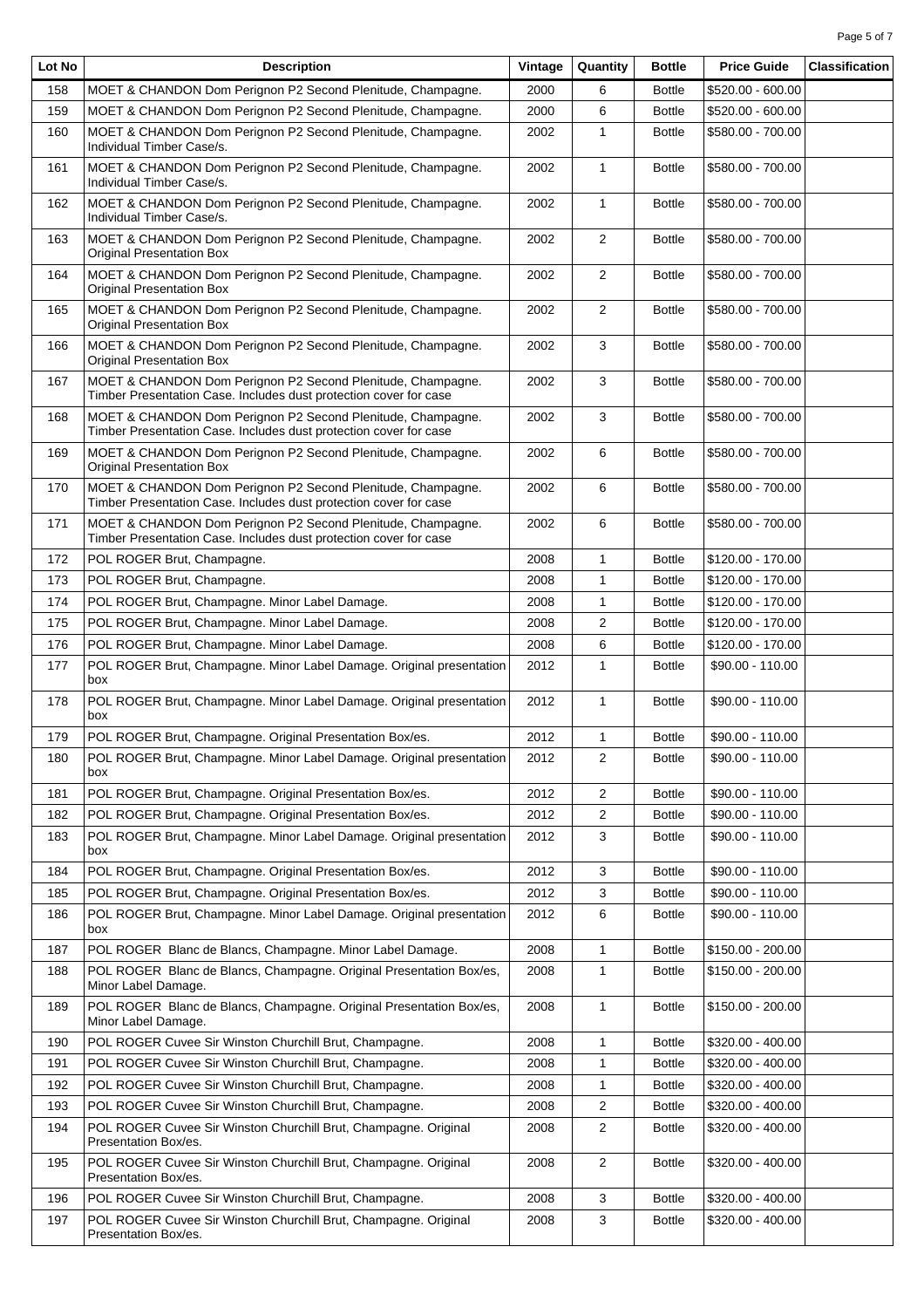| Lot No | <b>Description</b>                                                                          | Vintage | Quantity       | <b>Bottle</b> | <b>Price Guide</b>      | <b>Classification</b> |
|--------|---------------------------------------------------------------------------------------------|---------|----------------|---------------|-------------------------|-----------------------|
| 198    | POL ROGER Cuvee Sir Winston Churchill Brut, Champagne. Original<br>Presentation Box/es.     | 2008    | 3              | <b>Bottle</b> | \$320.00 - 400.00       |                       |
| 199    | POL ROGER Cuvee Sir Winston Churchill Brut, Champagne. Original<br>Presentation Box/es.     | 2008    | 6              | <b>Bottle</b> | \$320.00 - 400.00       |                       |
| 200    | POL ROGER Cuvee Sir Winston Churchill Brut, Champagne. Original<br>Presentation Box/es.     | 2008    | 6              | <b>Bottle</b> | \$320.00 - 400.00       |                       |
| 201    | POL ROGER Cuvee Sir Winston Churchill Brut, Champagne. Original<br>Presentation Box/es.     | 2008    | 6              | <b>Bottle</b> | \$320.00 - 400.00       |                       |
| 202    | SALON Le Mesnil Blanc de Blancs, Champagne.                                                 | 1999    | $\mathbf{1}$   | <b>Bottle</b> | $$1000.00 -$<br>1200.00 |                       |
| 203    | SALON Le Mesnil Blanc de Blancs, Champagne.                                                 | 1999    | $\mathbf{1}$   | <b>Bottle</b> | $$1000.00 -$<br>1200.00 |                       |
| 204    | SALON Le Mesnil Blanc de Blancs, Champagne.                                                 | 1999    | $\mathbf{1}$   | <b>Bottle</b> | $$1000.00 -$<br>1200.00 |                       |
| 205    | SALON Le Mesnil Blanc de Blancs, Champagne.                                                 | 2002    | $\mathbf{1}$   | <b>Bottle</b> | $$1600.00 -$<br>2000.00 |                       |
| 206    | SALON Le Mesnil Blanc de Blancs, Champagne.                                                 | 2002    | $\mathbf{1}$   | <b>Bottle</b> | $$1600.00 -$<br>2000.00 |                       |
| 207    | SALON Le Mesnil Blanc de Blancs, Champagne.                                                 | 2002    | $\mathbf{1}$   | <b>Bottle</b> | $$1600.00 -$<br>2000.00 |                       |
| 208    | SALON Le Mesnil Blanc de Blancs, Champagne.                                                 | 2004    | $\mathbf{1}$   | <b>Bottle</b> | $$1500.00 -$<br>2000.00 |                       |
| 209    | SALON Le Mesnil Blanc de Blancs, Champagne.                                                 | 2004    | $\mathbf{1}$   | <b>Bottle</b> | $$1500.00 -$<br>2000.00 |                       |
| 210    | SALON Le Mesnil Blanc de Blancs, Champagne.                                                 | 2006    | $\mathbf{1}$   | <b>Bottle</b> | $$1500.00 -$<br>2000.00 |                       |
| 211    | SALON Le Mesnil Blanc de Blancs, Champagne.                                                 | 2006    | $\mathbf{1}$   | <b>Bottle</b> | $$1500.00 -$<br>2000.00 |                       |
| 212    | SALON Le Mesnil Blanc de Blancs, Champagne.                                                 | 2007    | $\mathbf{1}$   | <b>Bottle</b> | $$1500.00 -$<br>2000.00 |                       |
| 213    | SALON Le Mesnil Blanc de Blancs, Champagne.                                                 | 2007    | 1              | <b>Bottle</b> | $$1500.00 -$<br>2000.00 |                       |
| 214    | SALON Le Mesnil Blanc de Blancs, Champagne.                                                 | 2007    | $\mathbf{1}$   | <b>Bottle</b> | $$1500.00 -$<br>2000.00 |                       |
| 215    | SALON Le Mesnil Blanc de Blancs, Champagne.                                                 | 2007    | $\overline{2}$ | <b>Bottle</b> | $$1500.00 -$<br>2000.00 |                       |
| 216    | SALON Le Mesnil Blanc de Blancs, Champagne.                                                 | 2007    | 3              | <b>Bottle</b> | $$1500.00 -$<br>2000.00 |                       |
| 217    | TAITTINGER Comtes de Champagne Blanc de Blancs, Champagne.<br>Original Presentation Box/es. | 2006    | 1              | <b>Bottle</b> | $$335.00 - 450.00$      |                       |
| 218    | TAITTINGER Comtes de Champagne Blanc de Blancs, Champagne.<br>Original Presentation Box/es. | 2006    | 1              | <b>Bottle</b> | \$335.00 - 450.00       |                       |
| 219    | TAITTINGER Comtes de Champagne Blanc de Blancs, Champagne.<br>Original Presentation Box/es. | 2006    | $\overline{2}$ | <b>Bottle</b> | \$335.00 - 450.00       |                       |
| 220    | TAITTINGER Comtes de Champagne Blanc de Blancs, Champagne.                                  | 2007    | 1              | <b>Bottle</b> | \$335.00 - 400.00       |                       |
| 221    | TAITTINGER Comtes de Champagne Blanc de Blancs, Champagne.                                  | 2007    | 1              | <b>Bottle</b> | \$335.00 - 400.00       |                       |
| 222    | TAITTINGER Comtes de Champagne Blanc de Blancs, Champagne.                                  | 2007    | 1              | <b>Bottle</b> | \$335.00 - 400.00       |                       |
| 223    | TAITTINGER Comtes de Champagne Blanc de Blancs, Champagne.                                  | 2007    | 2              | <b>Bottle</b> | \$335.00 - 400.00       |                       |
| 224    | TAITTINGER Comtes de Champagne Blanc de Blancs, Champagne.                                  | 2007    | 2              | <b>Bottle</b> | \$335.00 - 400.00       |                       |
| 225    | TAITTINGER Comtes de Champagne Blanc de Blancs, Champagne.                                  | 2007    | 3              | Bottle        | \$335.00 - 400.00       |                       |
| 226    | TAITTINGER Comtes de Champagne Blanc de Blancs, Champagne.                                  | 2007    | 3              | Bottle        | \$335.00 - 400.00       |                       |
| 227    | TAITTINGER Comtes de Champagne Blanc de Blancs, Champagne.                                  | 2007    | 3              | <b>Bottle</b> | \$335.00 - 400.00       |                       |
| 228    | TAITTINGER Comtes de Champagne Blanc de Blancs, Champagne.                                  | 2007    | 6              | Bottle        | \$335.00 - 400.00       |                       |
| 229    | TAITTINGER Comtes de Champagne Blanc de Blancs, Champagne.                                  | 2007    | 6              | <b>Bottle</b> | \$335.00 - 400.00       |                       |
| 230    | VEUVE CLICQUOT PONSARDIN La Grande Dame Rose, Champagne.<br>Original Presentation Box/es.   | 2008    | 1              | <b>Bottle</b> | \$380.00 - 420.00       |                       |
| 231    | VEUVE CLICQUOT PONSARDIN La Grande Dame Rose, Champagne.<br>Original Presentation Box/es.   | 2008    | 1              | <b>Bottle</b> | \$380.00 - 420.00       |                       |
| 232    | VEUVE CLICQUOT PONSARDIN La Grande Dame Rose, Champagne.<br>Original Presentation Box/es.   | 2008    | $\mathbf{1}$   | <b>Bottle</b> | \$380.00 - 420.00       |                       |
| 233    | VEUVE CLICQUOT PONSARDIN La Grande Dame Rose, Champagne.<br>Original Presentation Box/es.   | 2008    | $\overline{2}$ | <b>Bottle</b> | \$380.00 - 420.00       |                       |
| 234    | VEUVE CLICQUOT PONSARDIN La Grande Dame Rose, Champagne.<br>Original Presentation Box/es.   | 2008    | $\overline{c}$ | <b>Bottle</b> | \$380.00 - 420.00       |                       |